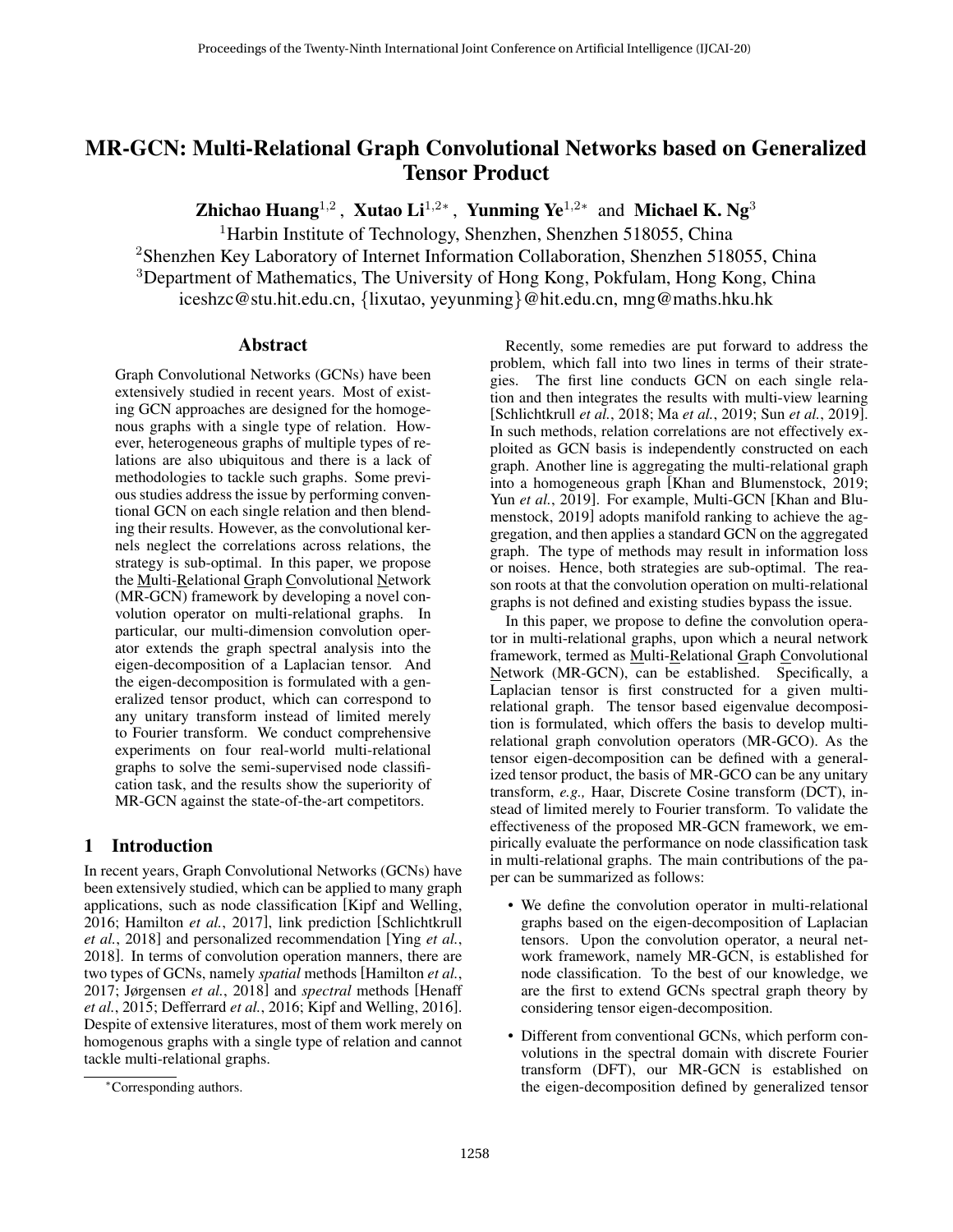product. Hence, the spectral domain can be any unitary transform, *e.g.,* Haar, DCT, etc, instead of limited to DFT.

• Comprehensive experimental evaluations have been conducted on four real-world multi-relational graphs, and the results show that the developed MR-GCN framework outperforms state-of-the-art competitors.

### 2 Related Work

#### 2.1 Graph Convolutional Networks

GCNs are increasingly developed for a wide range of tasks. According to convolution operation manners, they can be roughly categorized into two types, namely spectral methods [\[Bruna](#page-6-11) *et al.*, 2013; [Henaff](#page-6-5) *et al.*, 2015; [Defferrard](#page-6-6) *et al.*, [2016;](#page-6-6) [Kipf and Welling, 2016\]](#page-6-0) and spatial methods [\[Hamil](#page-6-1)ton *et al.*[, 2017;](#page-6-1) Monti *et al.*[, 2017;](#page-6-12) [Jørgensen](#page-6-4) *et al.*, 2018]. [Bruna *et al.*[, 2013\]](#page-6-11) introduce a graph based convolution operator in spectral domain based on Fourier basis. Then, [\[Kipf](#page-6-0) [and Welling, 2016\]](#page-6-0) simplify the convolution via a localized first-order approximation. In contrast, spatial approaches utilize spatially close neighbors to define convolution operations. For instance, [\[Hamilton](#page-6-1) *et al.*, 2017] introduce a learnable aggregating function to summarize neighbors' information for node representations.

However, most of previous GCN methods are designed for single relational graphs and cannot tackle multi-relational ones. Though several multi-relational version of GCNs appear in recent studies [\[Schlichtkrull](#page-6-2) *et al.*, 2018; [Ma](#page-6-7) *et al.*[, 2019;](#page-6-7) Sun *et al.*[, 2019;](#page-6-8) [Khan and Blumenstock, 2019;](#page-6-9) Yun *et al.*[, 2019\]](#page-6-10), their solutions are still conventional GCN in essence. The key obstacle stands in between GCN and multi-relational graphs is that a multi-graph convolution operator remains undefined, which is our focus in this paper.

### 2.2 Tensor Product

Tensor, also known as *n-way* or *n-mode* array, refers to a multi-dimensional array of numbers. It is a powerful tool to represent and analyze multi-dimensional data [Ng *[et al.](#page-6-13)*, [2011;](#page-6-13) Li *et al.*[, 2013;](#page-6-14) Li *et al.*[, 2017\]](#page-6-15). Conventional tensor product means mode- $n$  multiplication. However, in this definition, the eigen-decomposition of a tensor cannot be well defined. In [\[Kilmer and Martin, 2011\]](#page-6-16), a novel tensor product, termed as *t-product* is introduced, which is indeed a generalized matrix multiplication, where each element denotes a tube and Fourier convolution is adopted because each element is a vector rather than a scalar in conventional matrix. Based on the product, a tensor singular value decomposition (t-svd) is formulated. Very recently, [Song *et al.*[, 2019\]](#page-6-17) further generalize the t-product by relaxing the DFT into any unitary transform. In this paper, we aim to define convolution operator in multi-relational graphs with the generalized tensor product.

### 3 Proposed Framework

In this section, we introduce the proposed MR-GCN framework. First, we revisit the basic concepts of graph convolutions and some essential definitions of generalized tensor product (GTP) as preliminaries. Then we present how the MR-GCN operator is developed and finally discuss to build the semi-supervised node classifier upon the operator.

### 3.1 Preliminaries

#### **Notations**

In this paper, we define the fields of real and complex number with respect to  $\mathbb R$  and  $\mathbb C$ . Tensors and matrices are symbolized by Euler and boldface capital letters, respectively. Let  $A \in$  $\mathbb{R}^{n_1 \times n_2 \times n_3}$  be a third-order tensor, we represent its  $(i, j, k)$ -th entry as  $A_{ijk}$  and employ matlab notations  $A(i, :, :, A(:, i, :)$ and  $A($ ; ; i) to denote the *i*-th horizontal, lateral and frontal slices, respectively. For simplicity, we also denote the frontal slice  $A(:, :, i)$  as  $A^{(i)}$ .

#### Graph Convolution Operator

The core idea of GCN is to define convolution operator based on graph structures. To this end, the graph Fourier transform is first formulated by replacing the eigen basis of continuous Laplacian in Fourier transform with that of graph Laplacian. Then, the convolution operator on the graph can be easily defined following the convolution theorem. Given a graph  $G$ with an adjacency matrix  $A \in \mathbb{R}^{N \times N}$ , we calculate its normalized graph Laplacian as  $L = I - D^{-\frac{1}{2}}AD^{-\frac{1}{2}}$ , where *I* is the identity matrix and *D* represents a diagonal degree matrix with entries  $D_{ii} = \sum_j A_{ij}$ . Then the convolution of a input signal  $x \in \mathbb{R}^N$  with a filter  $g \in \mathbb{R}^N$  on G is defined as:

$$
x \star_G g = \mathbf{U}^T (\mathbf{U} x \odot \mathbf{U} g), \tag{1}
$$

where  $\star_G$  denotes the graph convolution operator,  $\odot$  indicates the Hadamard product which is element-wise multiplication and *U* refers to the matrix of row-wise eigenvectors of the normalized graph Laplacian, which is obtained by its eigenvalue decomposition  $\boldsymbol{L} = \boldsymbol{U}^T \boldsymbol{\Lambda} \boldsymbol{U}$ .  $Ux$  and  $Ug$  are the graph Fourier transforms of  $x$  and  $q$ .

### Generalized Tensor Product

To well define the eigen-decomposition of tensors, t-product is formulated in [\[Kilmer and Martin, 2011\]](#page-6-16). In the product, third-order tensors are considered as a matrix with each element to be a vector, instead of a scalar. By analogue with matrix multiplication, t-product is defined and vectorvector interaction is achieved by *circular convolution*, which corresponds to DFT. In [Song *et al.*[, 2019\]](#page-6-17), DFT is further extended to any unitary transform and a generalized tensor product (GTP), *i.e.,* Φ-product, is introduced. Next, we briefly introduce the GTP.

Let  $A \in \mathbb{C}^{n_1 \times n_2 \times n_3}$  be a third-order tensor, and  $\Phi \in \mathbb{C}^{n_3 \times n_3}$ be the unitary transform matrix, *i.e.*,  $\mathbf{\Phi} \mathbf{\Phi}^H = \mathbf{\Phi}^H \mathbf{\Phi} = I$ . Here  $\mathbf{\Phi}^H$  denotes the Hermitian transpose of  $\mathbf{\Phi}$ . We let  $\mathbf{\Phi}[\mathcal{A}]$  represent the transformed tensor (also denoted as  $\hat{A}_{\Phi}$ ), which is obtained by applying the transform  $\Phi$  to each tube along the third dimension. That is, we have  $vec(\hat{A}_{\Phi}(i,j,:))$  =  $\Phi$  [vec ( $A(i, j, :)$ )], where vec(·) refers to mapping the tensor tube to a vector. Thanks to the unitary property of  $\Phi$ , we have  $A = \mathbf{\Phi}^H \mathbf{\Phi}[\mathcal{A}] = \mathbf{\Phi}^H[\hat{\mathcal{A}}_{\mathbf{\Phi}}]$ . Let  $blockdiag(\mathcal{A})$  be a  $n_1n_3$ -by- $n_2n_3$  block diagonal matrix, obtained by putting the frontal slices of  $A$  into the diagonal, and  $fold$  indicate its inverse operator, namely  $A = fold (blockdiag(A))$ . With the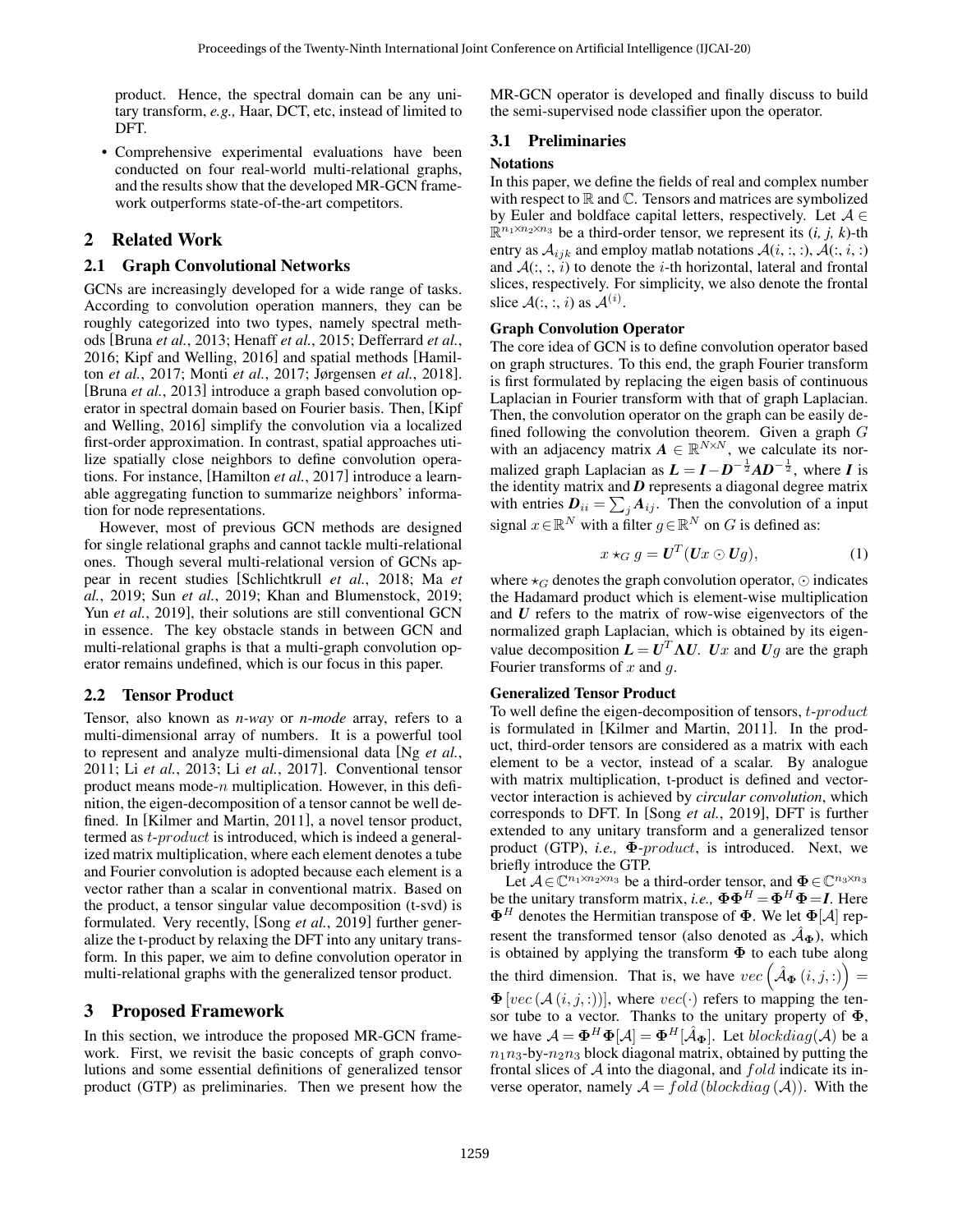notations, the conjugate transpose of  $A$  is defined as:

$$
\mathcal{A}^H = \mathbf{\Phi}^H \left[ fold \left(boldhat{d}\mathbf{\Phi} \right)^H \right) \right].
$$
 (2)

Given two third-order tensors  $A \in \mathbb{C}^{n_1 \times n_2 \times n_3}$ ,  $B \in$  $\mathbb{C}^{n_2 \times n_4 \times n_3}$ , the  $\Phi$ -product between them is defined as follow:

<span id="page-2-1"></span>
$$
C = \mathcal{A} \diamond_{\mathbf{\Phi}} \mathcal{B} = \mathbf{\Phi}^H \left[ \text{fold} \left( \text{blockdiag} \left( \hat{\mathcal{A}}_{\mathbf{\Phi}} \right) \times \text{blockdiag} \left( \hat{\mathcal{B}}_{\mathbf{\Phi}} \right) \right) \right], (3)
$$

where  $\Diamond_{\Phi}$  represents the generalized tensor product,  $\times$  is the standard matrix product and its result is  $C \in \mathbb{C}^{n_1 \times n_4 \times n_3}$ .

### 3.2 Multi-Relational Graph Convolution Operator

Let MG be an undirected multi-relational graph and its topology is characterized by an adjacency tensor  $A \in \mathbb{R}^{N \times N \times R}$ , where  $N$  and  $R$  represent the numbers of nodes and relations, respectively. We construct a diagonal degree tensor  $\mathcal{D} \in \mathbb{R}^{N \times N \times R}$ , where  $\mathcal{D}_{iik} = \sum_j \mathcal{A}_{ijk}$  and  $\mathcal{D}_{ijk} = 0$  for  $\forall i \neq j$ . Then, a normalized Laplacian tensor  $\mathcal{L} \in \mathbb{R}^{N \times N \times R}$  is constructed and each of its frontal slice  $\mathcal{L}^{(i)}$  is computed as:

$$
\mathcal{L}^{(i)} = \mathbf{I} - \mathcal{D}^{(i)^{-\frac{1}{2}}} \mathcal{A}^{(i)} \mathcal{D}^{(i)^{-\frac{1}{2}}},
$$
(4)

where  $I \in \mathbb{R}^{N \times N}$  is the identity matrix.

To extend the graph convolution theory into the multirelational case, we need perform eigen-decomposition on the Laplacian tensor  $\mathcal{L}$ . Unlike the matrix, which has a standard eigen-decomposition, tensors require to know product definitions in advance. Here we adopt the Φ-product presented in preliminaries. The choice has two important advantages. First, it can nicely exploit the inherent correlations across relations. To understand this point, we revisit the GTP and reveal its essence. Figure [1](#page-2-0) presents an example of GTP computation. We can see that the product of two tensors  $A$  and  $\beta$  is computed as the following three steps: (i) converting the tensors into  $\Phi$  space (*i.e.*,  $\mathcal{A}_{\Phi}$  and  $\mathcal{B}_{\Phi}$ ); (ii) performing slice-by-slice matrix multiplication; (iii) transforming the result back to the original space with  $\mathbf{\Phi}^H$ . The steps follow the definition in Eq. [3.](#page-2-1) By convolution theorem, the process suggests that the product can be written as:

$$
(\mathcal{A} \diamond_{\mathbf{\Phi}} \mathcal{B}) (i, j, :) = \sum_{k=1}^{n_2} \mathcal{A}(i, k, :) \circ_{\mathbf{\Phi}} \mathcal{B}(k, j, :).
$$
 (5)

<span id="page-2-0"></span>

Figure 1: GTP computation process.

#### <span id="page-2-4"></span><span id="page-2-2"></span>Algorithm 1 Tensor Based Eigenvalue Decomposition

Input:  $\mathcal{L} \in \mathbb{C}^{N \times N \times R}$ ,  $\mathbf{\Phi} \in \mathbb{C}^{R \times R}$ . 1:  $\hat{\mathcal{L}}_{\Phi} = \Phi[\mathcal{L}]$ 2: for  $i = 1, ..., R$  do 3:  $[**U**, **S**] = \text{EVD}(\hat{\mathcal{L}}_{\Phi}^{(i)});$ 4:  $\hat{\mathcal{U}}_{\bf \Phi}^{(i)}$  = U,  $\hat{\mathcal{S}}_{\bf \Phi}^{(i)}$  = S; 5: end for 6:  $\mathcal{U} = \mathbf{\Phi}^H[\hat{\mathcal{U}}_{\mathbf{\Phi}}], \mathcal{S} = \mathbf{\Phi}^H[\hat{\mathcal{S}}_{\mathbf{\Phi}}]$ **Output:**  $\mathcal{U} \in \mathbb{C}^{N \times N \times R}$ ,  $\mathcal{S} \in \mathbb{C}^{N \times N \times R}$ .

Here  $\circ_{\Phi}$  denotes a convolution defined by  $\Phi$ . For example, when considering t-product,  $\Phi$  is the DFT and  $\circ_{\Phi}$  corresponds to the circular convolution. Thanks to the convolution along the relation dimension, the eigentensor of  $\mathcal L$  defined on Φ-product can nicely model the relation correlations. Second, Φ-product can correspond to any unitary transform (*e.g.,* DCT, Haar, etc), not limited to DFT as t-product. Next, we introduce how to perform tensor based eigenvalue decomposition (TEVD) for the Laplacian tensor  $\mathcal{L}$ .

**Theorem 1.** Let  $\mathcal{L} \in \mathbb{C}^{N \times N \times R}$  be a third-order Laplacian ten*sor, where each frontal slice is symmetric and semi-definite. We define TEVD along the third dimension with respect to* Φ*-product and factorize* L *as follow:*

<span id="page-2-5"></span>
$$
\mathcal{L} = \mathcal{U}^H \diamond_{\mathbf{\Phi}} \mathcal{S} \diamond_{\mathbf{\Phi}} \mathcal{U}.
$$
 (6)

Here  $\mathcal{U} \in \mathbb{C}^{N \times N \times R}$  denotes the eigentensor and  $\mathcal{U} \diamond_{\bf \Phi} \mathcal{U}^H =$  $\mathcal{U}^H \diamond_{\bf \Phi} \mathcal{U} \!=\! \mathcal{I}_{\bf \Phi}$ , where  ${\bf \Phi}[\mathcal{I}_{\bf \Phi}]$  is a tensor with each frontal slice *being the*  $N \times N$  *identity matrix.*  $S \in \mathbb{C}^{N \times N \times R}$  *is a diagonal tensor with eigenvalues.*

The TEVD computation is summarized in Algorithm [1,](#page-2-2) which is very simple. Its main idea is to convert each frontal slice of tensor  $\mathcal L$  into  $\Phi$ -space, perform eigen-decomposition, fold them into tensors  $U_{\Phi}$  and  $S_{\Phi}$  and then transform the two tensors back into the original space.

**Definition 1.** *Given a normalized Laplacian tensor*  $\mathcal{L} \in$ R <sup>N</sup>×N×<sup>R</sup> *of an undirected multi-relational graph* MG*, a con* $v$ *olution operator of the input signal*  $x\in\mathbb{R}^{N\times R}$  with the filter g∈R <sup>N</sup>×<sup>R</sup> *on MG can be defined as follow:*

<span id="page-2-6"></span>
$$
x \star_{MG} g = \mathcal{U}^H \diamond_{\Phi} [(\mathcal{U} \diamond_{\Phi} x) \odot (\mathcal{U} \diamond_{\Phi} g)], \tag{7}
$$

*where*  $\star_{MG}$  *denotes the multi-relational graph convolution operator (MR-GCO), refers to the element-wise Hadamard product.* And  $U \otimes_{\Phi} x$  and  $U \otimes_{\Phi} q$  represent the transformed

<span id="page-2-3"></span>

Figure 2: An illustration of MR-GCO with Φ.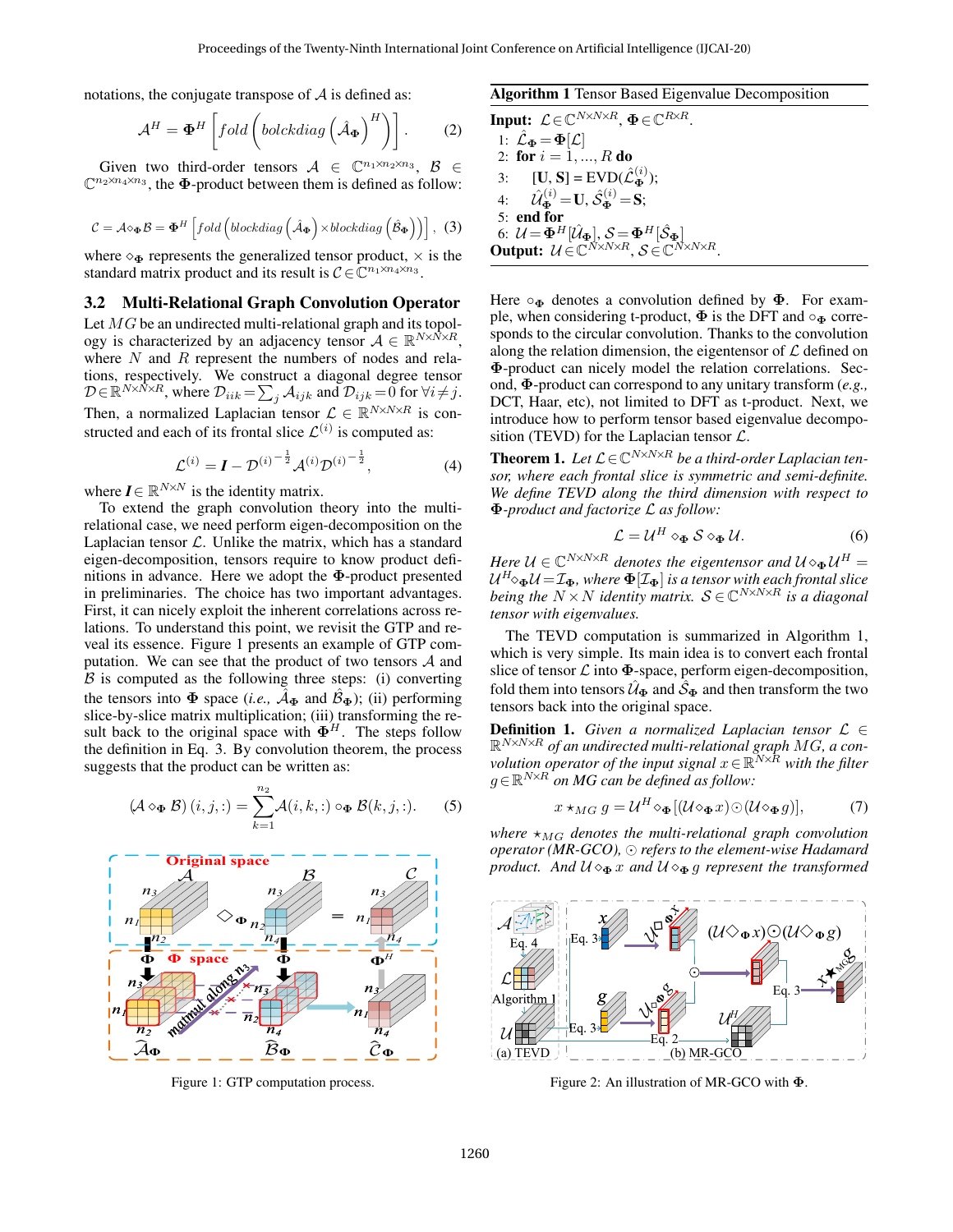<span id="page-3-0"></span>

Figure 3: Semi-supervised learning with MR-GCN.

#### *tensors based on* U*, which is the row eigentensor of Laplacian tensor* L *with* Φ*.*

To better understand the MR-GCO definition, we illustrate its computation process in Figure [2.](#page-2-3) Given a graph with adjacency tensor  $A$ , we construct its normalized Laplacian tensor  $\mathcal L$  and compute the corresponding eigenvalue decomposition by Algorithm [1.](#page-2-2) As a result, we obtain the eigentensor  $U$ as the transform basis. According to the GTP definition in Eq. [3,](#page-2-1) the signal  $x$  and filter  $g$  are transformed into a new space by  $U$ , and then their Hadamard product result is ob-tained. With Eq. [2,](#page-2-4) we compute  $\mathcal{U}^H$ , which is the conjugate transpose tensor of  $U$ . Finally, the Hadamard product result is transformed back by  $\mathcal{U}^H$ . The MR-GCO can better model the relation correlations than multi-view GCNs, *e.g.,* R-GCN [\[Schlichtkrull](#page-6-2) *et al.*, 2018], because (i) the eigentensor basis is not computed independently for each view, but as a whole (See Eq. [6\)](#page-2-5); (ii) the signal x is convolved with filter g based on the whole eigentensor basis (See Eq. [7\)](#page-2-6), instead of on each view basis as multi-view GCNs.

#### 3.3 Semi-supervised Learning with MR-GCN

The developed MR-GCO can be utilized in any multirelational graph tasks. In this paper, we adopt it to build a semi-supervised node classifier. The architecture of the classifier is shown as in Figure [3.](#page-3-0) We can see that it consists of three key components, which are conventional GCN layers, MR-GCO layers and fully connected layers. Let us elaborate the three components, respectively. Given a multi-relational graph  $A \in \mathbb{R}^{N \times N \times R}$ , we let a matrix  $X \in \mathbb{R}^{N \times F}$  denote its node features, where  $F$  is the feature size. As the input signal *X* has an inappropriate size for MR-GCO, we apply two-layer GCN [\[Kipf and Welling, 2016\]](#page-6-0) in each relational graph with d-dimensional output as:

$$
\mathbf{X}^{(l+1)} = \sigma(\tilde{\mathbf{D}}^{-\frac{1}{2}}\tilde{\mathbf{A}}\tilde{\mathbf{D}}^{-\frac{1}{2}}\mathbf{X}^{(l)}\mathbf{W}^{(l)}),
$$
(8)

where  $A = A + I$  is the adjacency matrix A of the graph G with added self-connections,  $\tilde{D}$  is the diagonal degree matrix of  $\tilde{A}$ and  $W^{(l)}$  is the matrix of filter parameters. We note the layers can be in any form, not necessary to be GCN. By folding the its outputs, we obtain a tensor signal  $\mathcal{X} \in \mathbb{R}^{N \times d \times R}$  and feed it into the second component. After several layers of MR-GCO, the tensor signal is further transformed but its size does not change. Finally, in the third component, the tensor signal is flattened into a matrix and a simple multi-layer perceptron (MLP) as well as a softmax layer is appended. In the task, we adopt the cross-entropy loss.

### 4 Experiments

### 4.1 Experimental Setup

### <span id="page-3-1"></span>**Datasets**

In this paper, we adopt node classification to evaluate the performance. The following four real-world multi-relational graphs are utilized and Table [1](#page-4-0) summarizes the statistics of them.

- $ACM<sup>1</sup>$  $ACM<sup>1</sup>$  $ACM<sup>1</sup>$  is an academic multi-relational graph. In the graph, each node is a paper and two types of connections are considered, namely *paper coauthor edge* and *paper subject edge*. Bag-of-word representation of each paper is given as its node attribute, and its category is regarded as node label. We follow the settings of the raw dataset for training, validation and test separation.
- IMDB<sup>[1](#page-0-0)</sup> is a multi-relational graph from movie dataset, which also includes two types of relations. Each movie is a node and its description is also changed into bag-ofword representation. The movie genre is the node label. Similarly, the raw dataset provides the training, validation and test sets.
- Amazon<sup>[2](#page-0-0)</sup> is a multi-relational graph from Amazon purchase record. We employ the metadata of Electronics category and construct two types of connections between products, namely *co-viewed* or *co-purchased*. Node feature is composed one-hot encoding of its category list and its price information. The main category of each product is treated as node label. We randomly select 20 products from each category as our training set, and validation and test sets consist of 500 and 1,000 instances, respectively.
- Reuters<sup>[3](#page-0-0)</sup> is a graph constructed from a multilingual dataset. The dataset contains 1,200 documents over six labels and is described by five views of 2,000 words. In the graph, each document is a node. We treat its English view as node attribute and construct four connections based on the other views. Specifically, two document nodes are connected in a view if their normalized text similarity is larger than 0.5. We follow the similar way on Amazon to construct the training, validation and test sets.

1 [https://drive.google.com/file/d/](https://drive.google.com/file/d/1qOZ3QjqWMIIvWjzrIdRe3EA4iKzPi6S5/view)

[1qOZ3QjqWMIIvWjzrIdRe3EA4iKzPi6S5/view](https://drive.google.com/file/d/1qOZ3QjqWMIIvWjzrIdRe3EA4iKzPi6S5/view)

2 <http://deepyeti.ucsd.edu/jianmo/amazon/index.html> 3 <http://lig-membres.imag.fr/grimal/data.html> (*Sample 1 is used*)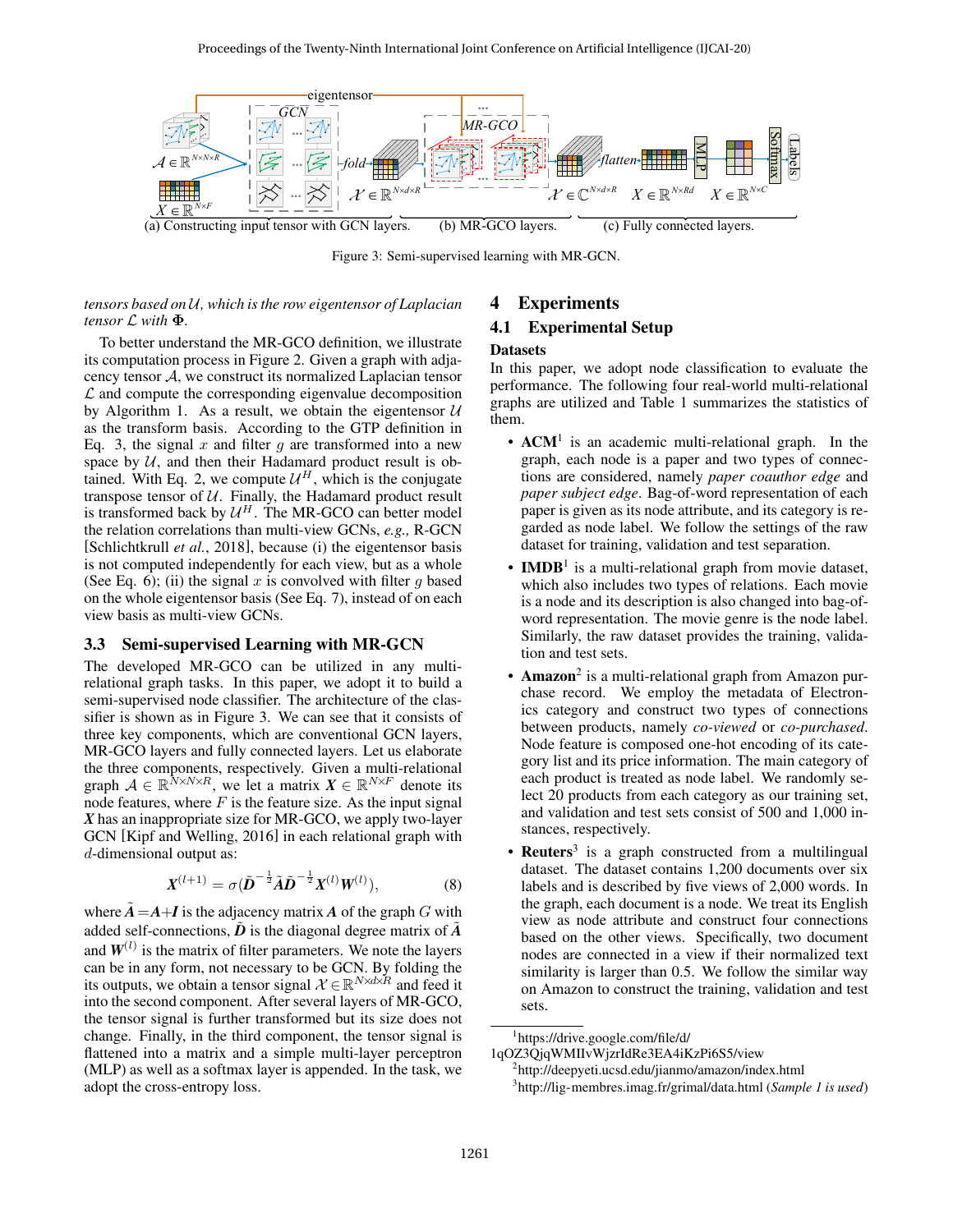<span id="page-4-0"></span>

| <b>Dataset</b> | #Nodes | #Relation 1 | <b>#Relation 2</b> | <b>#Relation 3</b> | <b>#Relation 4</b> | #Classes | <b>#Features</b> | #Training | #Validation | #Test |
|----------------|--------|-------------|--------------------|--------------------|--------------------|----------|------------------|-----------|-------------|-------|
| <b>ACM</b>     | 8.994  | 9.936       | 3.025              |                    | -                  |          | .902             | 600       | 300         | 2.125 |
| <b>IMDB</b>    | 12.772 | 4.661       | 13.983             |                    | -                  |          | 1.256            | 300       | 300         | 2.339 |
| Amazon         | 14.810 | 29,808      | 13.675             |                    | -                  |          | 850              | 100       | 500         | 1.000 |
| Reuters        | ,200   | 3,216       | 2.956              | 2,532              | 2,398              |          | 2000             | 120       | 100         | 500   |

Table 1: The statistics of four datasets in the experiments.

#### Baselines

To test the performance of the proposed MR-GCN, we compare it with graph embedding and state-of-the-art GCN approaches. Specifically, three graph embedding methods are adopted as baselines (*i.e.,* LINE [Tang *et al.*[, 2015\]](#page-6-18), Deep-Walk [\[Perozzi](#page-6-19) *et al.*, 2014] and Node2Vec [\[Grover and](#page-6-20) [Leskovec, 2016\]](#page-6-20)). As the three methods are all unsupervised, we also consider a semi-supervised attributed graph embedding method, namely Planetoid [Yang *et al.*[, 2016\]](#page-6-21), and its inductive version is leveraged. GCN [\[Kipf and Welling,](#page-6-0) [2016\]](#page-6-0) is a robust and popular approach, we include it as a baseline as well. We note that all the above graph embedding and GCN approaches are developed for single relational graphs. To compare with them, we report their performance on each single relational graph and a union graph whose adjacency matrix is an addition of all the adjacency matrices of relations. Very recently, two new graph neural network (GNN) approaches, heterogeneous graph attention network (HAN) [Wang *et al.*[, 2019\]](#page-6-22) and graph transformer network (GTN) [Yun *et al.*[, 2019\]](#page-6-10), are proposed for multi-relational graphs. They both generate new graph structures based on meta-paths, where HAN learns the importance of fixed metapaths via an attentional graph neural network and GTN automatically learns meta-paths. We also adopt the two approaches as baseline methods.

#### Implementation Details

To make a fair comparison, we set the embedding dimension as 64 and adopt *Adam* optimizer for all approaches. The implementations of LINE, DeepWalk and Node2Vec are obtained from  $OpenNE<sup>4</sup>$  $OpenNE<sup>4</sup>$  $OpenNE<sup>4</sup>$  and the ones of all the other baselines are provided by their authors. For HAN and GTN, we adopt the meta-path setting as [Yun *et al.*[, 2019\]](#page-6-10) on ACM and IMDB, and initialize meta-paths for the other datasets with adjacency matrices. We tune all the baseline methods based on the validation sets.

In the proposed MR-GCN, we set the maximum of epochs to be 500 and employ the early stop strategy. The window size and dropout rate are set as 10 and 0.5, respectively. The other hyperparameters, learning rate from  $\{0.01, 0.005, 0.0025,$ 0.001}, layer numbers from {1, 2, 3, 4, 5}, l2 loss weight decay parameter from {5e-2, 5e-4, 1e-8}, are tuned based on validation sets. Finally, we set the learning rate as 0.001 on ACM and Reuters, 0.0025 on IMDB and 0.005 on Amazon. We adopt 1 layer MR-GCO on Amazon and IMDB, 2 layer MR-GCO on Reuters and 4 layer MR-GCO on ACM. The best optimal l2 loss weight decay parameters are 5e-4 on ACM and Reuters, 1e-8 on IMDB and 5e-2 on Amazon.

<span id="page-4-1"></span>

| Method     | Type   | <b>Datasets</b> |             |        |  |  |
|------------|--------|-----------------|-------------|--------|--|--|
|            |        | <b>ACM</b>      | <b>IMDR</b> | Amazon |  |  |
|            | rel. 1 | 39.76           | 37.49       | 36.2   |  |  |
| LINE       | rel. 2 | 61.13           | 42.45       | 31.0   |  |  |
|            | union  | 63.62           | 38.44       | 45.0   |  |  |
|            | rel. 1 | 66.26           | 40.87       | 43.7   |  |  |
| DeepWalk   | rel. 2 | 68.14           | 46.77       | 37.6   |  |  |
|            | union  | 79.91           | 48.95       | 54.1   |  |  |
|            | rel 1  | 67.39           | 48.99       | 45.4   |  |  |
| Node2Vec   | rel. 2 | 68.75           | 47.24       | 35.8   |  |  |
|            | union  | 81.08           | 50.02       | 54.2   |  |  |
|            | rel. 1 | 87.95           | 54.47       | 73.7   |  |  |
| Planetoid  | rel. 2 | 86.54           | 54.47       | 73.8   |  |  |
|            | union  | 87.81           | 54.51       | 73.9   |  |  |
|            | rel. 1 | 91.34           | 52.16       | 75.2   |  |  |
| GCN        | rel. 2 | 80.94           | 54.55       | 74.4   |  |  |
|            | union  | 91.57           | 56.56       | 76.3   |  |  |
| <b>HAN</b> | multi  | 89.93           | 56.82       | 62.3   |  |  |
| <b>GTN</b> | multi  | 91.01           | 60.45       | 75.7   |  |  |
| MR-GCN     | multi  | 93.22           | 61.65       | 77.8   |  |  |

Table 2: Classification accuracies on two-relational datasets (in percent). Best results are in bold.

As our MR-GCN can be equipped with any unitary transform, we select six well-known transforms to validate its effectiveness, which are discrete Cosine, Walsh-Hadamard, Fourier, Hartely, Haar and Slant [\[Jain, 1979\]](#page-6-23).

#### 4.2 Results and Discussions

#### Main Results

Tables [2](#page-4-1) and [3](#page-5-0) report the classification performance. As if there are only two types of relations, the six unitary transform matrices are exactly the same. Hence, Table [2](#page-4-1) shows the results on ACM, IMDB and Amazon which include two relations and Table [3](#page-5-0) summarizes the results on Reuters that has four relations.

According to Table [2,](#page-4-1) we make following conclusions: (i) Our MR-GCN yields the best performance on the three two-relational graphs. This is attributed to our developed multi-relational convolution operator. In the operator, the tensor based eigenvalue decomposition is conducted to construct the transform basis, which nicely exploits the inherent correlations across relations. (ii) For all the single relational graph embedding methods, namely LINE, DeepWalk, Node2Vec, Planetoid and GCN, we find that their results on union graph structures are better than those on single relational graphs in general. The observation implies the usefulness of multi-relational topology, which validates our motivation. (iii) GCN and Planetoid always beat LINE, DeepWalk and Node2Vec, because they are semi-supervised approaches while the other methods are unsupervised. (iv) We observe

<sup>4</sup> https://github.com/thunlp/OpenNE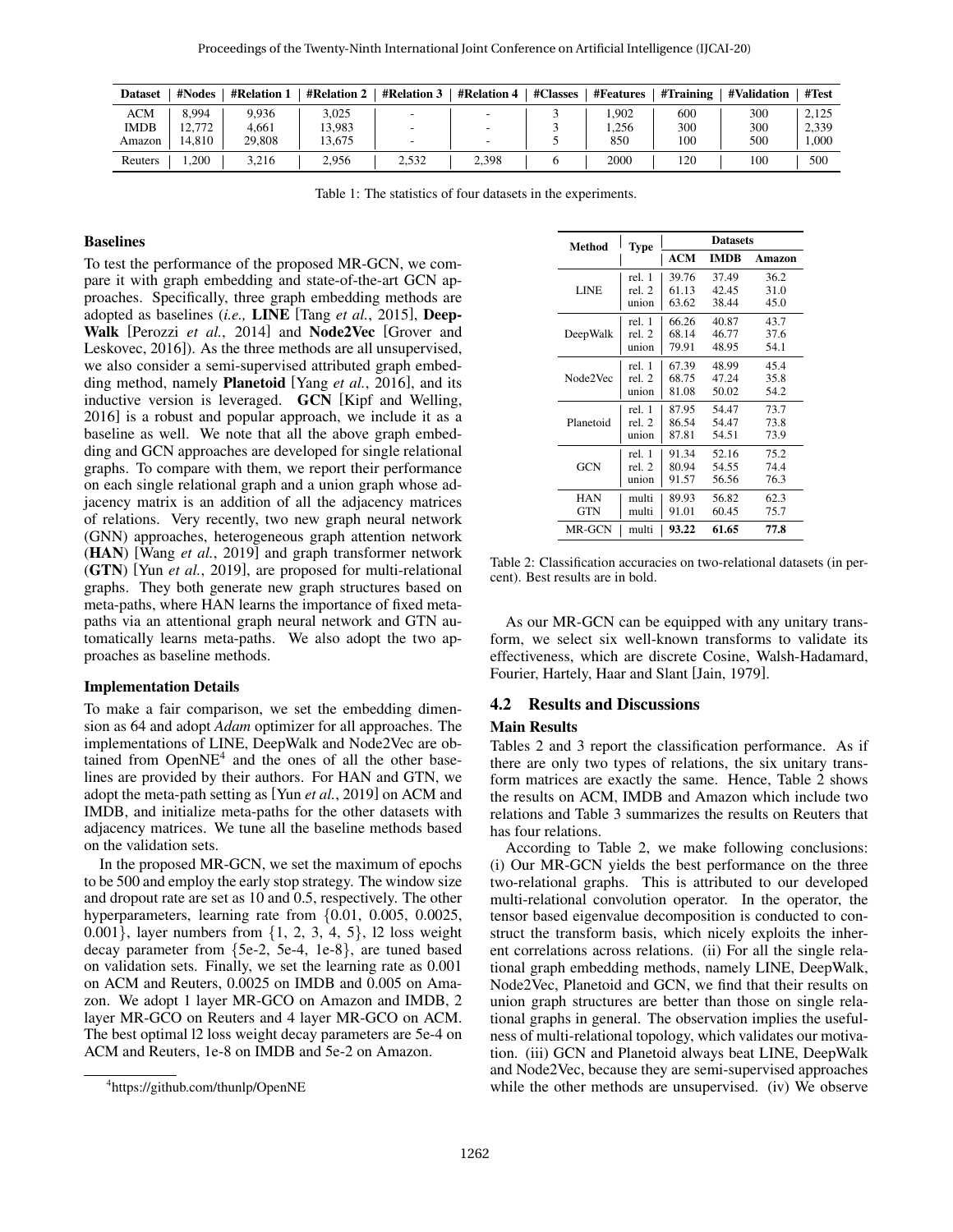<span id="page-5-0"></span>

| <b>Type</b> |                          | Method   |          |           |                          |            |            |                 |  |  |
|-------------|--------------------------|----------|----------|-----------|--------------------------|------------|------------|-----------------|--|--|
|             | <b>LINE</b>              | DeepWalk | Node2Vec | Planetoid | <b>GCN</b>               | <b>HAN</b> | <b>GTN</b> | MR-GCN          |  |  |
| rel. 1      | 26.5                     | 27.3     | 29.3     | 58.9      | 64.8                     |            |            | $68.8$ (Cosine) |  |  |
| rel. 2      | 27.9                     | 29.1     | 27.7     | 58.8      | 65.4                     |            | 63.4       | 68.8 (Hadamard) |  |  |
| rel. 3      | 25.1                     | 26.7     | 27.2     | 57.4      | 64.8                     | 64.8       |            | 67.8 (Fourier)  |  |  |
| rel. 4      | 23.8                     | 26.7     | 27.0     | 57.7      | 64.8                     |            |            | 68.6 (Hartely)  |  |  |
| union       | 26.9                     | 28.2     | 28.7     | 59.3      | 66.2                     |            |            | 68.8 (Haar)     |  |  |
| multi       | $\overline{\phantom{a}}$ |          | ۰        |           | $\overline{\phantom{a}}$ |            |            | 68.6 (Slant)    |  |  |

Table 3: Classification accuracies on Reuters.

that GNN based approaches, namely GCN (union), HAN, GTN and the proposed MR-GCN significantly outperforms Planetoid (union), except for the Amazon dataset where HAN is worse due to no-well-fixed meta-paths available. The fact implies the necessity to develop graph convolution operators to tackle graph related problems, which also validates our motivation to build convolution operators for multi-relational graphs.

In Table [3,](#page-5-0) similar observations and conclusions can be made. Moreover, among the six transforms, we find that Cosine, Hadamard and Haar deliver the best results, followed by Hartely and Slant. Fourier is less competitive than the other five transforms. The reason may be that the circular correlation (corresponding to Fourier), which makes periodic assumptions on signals, is not very suitable to model the graph relations.

#### Ablation Studies

Revisiting Figure [3,](#page-3-0) it can be seen that our framework contains two key components: (i) constructing input tensor with a fold of the GCN result on each single relation; (ii) multirelational graph convolution operator. To examine the effectiveness of the two components, we conduct experiments on two variants, namely *'-w/o* GCN' which utilizes random initializations instead of GCNs, and *'-w/o* MR-GCO' which removes the multi-relational graph convolution operators. Table [4](#page-5-1) shows the results, from which we can conclude that both components are very useful in our MR-GCN.

#### 4.3 Parameter Sensitivity Study

Impact of layer numbers. Here we investigate how the number of MR-GCO layers affects the performance. Figure [4](#page-5-2) shows the results on the four datasets, where the layer number is increased from 1 to 5. It can be observed that the parameter is more sensitive on IMDB and Reuters than on ACM and Amazon. The reason may be that the distributions of node representations learned by different MR-GCO layers sensitively affect the margins of classifiers on the two datasets.

Convergence and impact of training set sizes. In this part, we test the convergence and the impact of training set sizes. Here we adopt the Cosine transform and show the results on Reuters (Results on other datasets are similar). We can see

<span id="page-5-1"></span>

| <b>Method</b> (Cosine) | <b>Datasets</b> |             |        |                |  |  |  |
|------------------------|-----------------|-------------|--------|----------------|--|--|--|
|                        | <b>ACM</b>      | <b>IMDB</b> | Amazon | <b>Reuters</b> |  |  |  |
| MR-GCN                 | 93.22           | 61.65       | 77.80  | 68.60          |  |  |  |
| $-w/a$ GCN             | 89.27           | 53.23       | 77 10  | 66.80          |  |  |  |
| $-w/o$ MR-GCO          | 91.81           | 59.94       | 76.50  | 66.80          |  |  |  |

Table 4: Ablation test.

<span id="page-5-2"></span>

Figure 4: Impact of layer numbers of MR-GCO.

<span id="page-5-3"></span>

Figure 5: Convergence and impact of training set sizes.

from Figure [5\(](#page-5-3)a) that the test loss and accuracy tend to level off after 250 epochs, indicating a fast convergence. From Figure [5\(](#page-5-3)b), we find that the performance of GCN (union), HAN, GTN and the proposed MR-GCN all improve as the training sample ratio is increased from 10% to 50%, which is not surprising as the methods obtain more supervision information. Moreover, we observe that MR-GCN consistently outperforms GCN (union), HAN and GTN, which again validates the superiority of the proposed method.

### 5 Conclusion

In this paper, we study the multi-relational graph learning problem and extend the notion of GCN by developing a novel multi-relational graph convolution operator. The operator is defined upon the eigenvalue decomposition of the Laplacian tensor. As we consider generalized tensor product, the decomposition can correspond to any unitary transform. Extensive experiments on four real-world datasets have been conducted, and the results show the effectiveness of the proposed method.

### Acknowledgments

This research was supported in part by the National Key R&D Program of China, 2018YFB2101100, 2018YFB2101101 and NSFC under Grant Nos. 61972111, U1836107, 61602132 and 61572158.